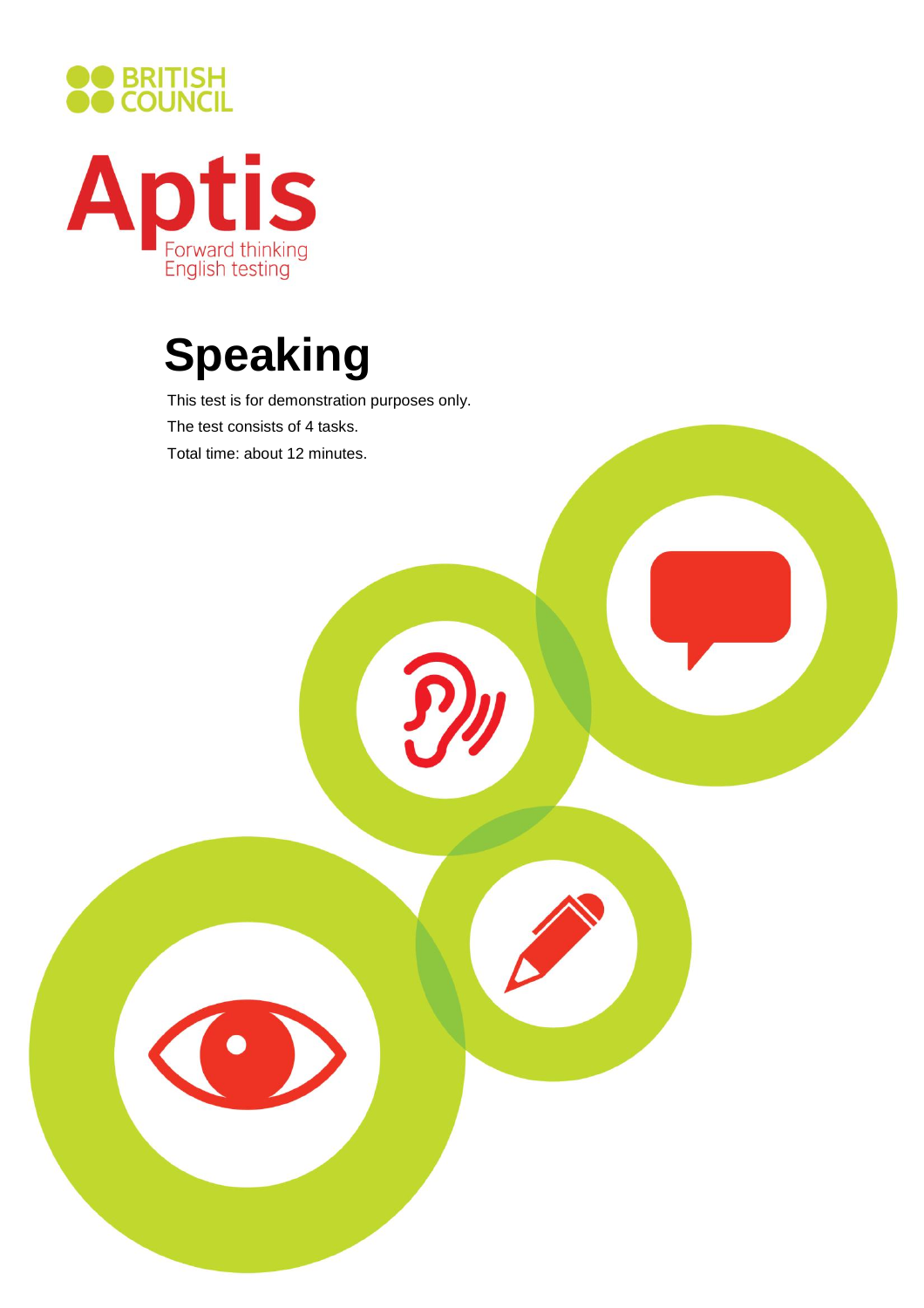

## **Task 1**

You will be asked 3 questions. Answer each question as fully as you can. You have a maximum of 30 seconds to answer each question.

Example Questions

| You and Your Surroundings       | Free Time, Hobbies & Leisure | Here & Now, Personal Preferences |
|---------------------------------|------------------------------|----------------------------------|
| Please, tell me about           | What are your hobbies?       | Please describe your journey     |
| your family.                    |                              | here today.                      |
| Please, tell me about your      | What do you like doing in    | What's the weather like today?   |
| childhood.                      | your free time?              |                                  |
| Please, tell me about your best | What sports do you play?     | What are you doing for the       |
| friend.                         |                              | rest of today?                   |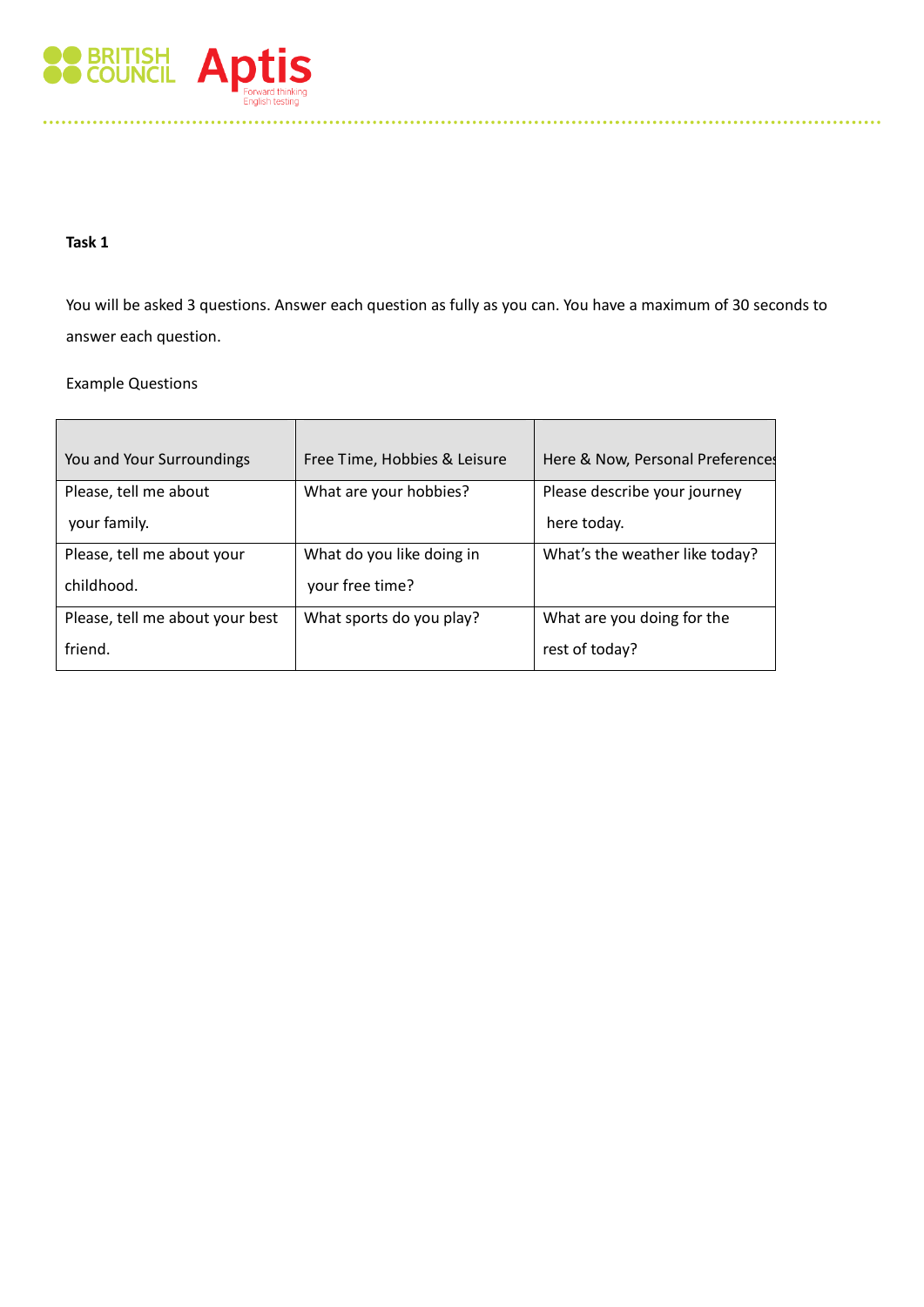

# **Task 2**

In this part you will see a picture and answer 3 questions. You can talk for a maximum of 45 seconds for each question.



| Picture   | Christmas                                                                  |
|-----------|----------------------------------------------------------------------------|
| Part 1    | Describe this picture.                                                     |
| Follow-up | Tell me about a celebration in your country.                               |
| Extension | Why is it important to celebrate special occasions with family or friends? |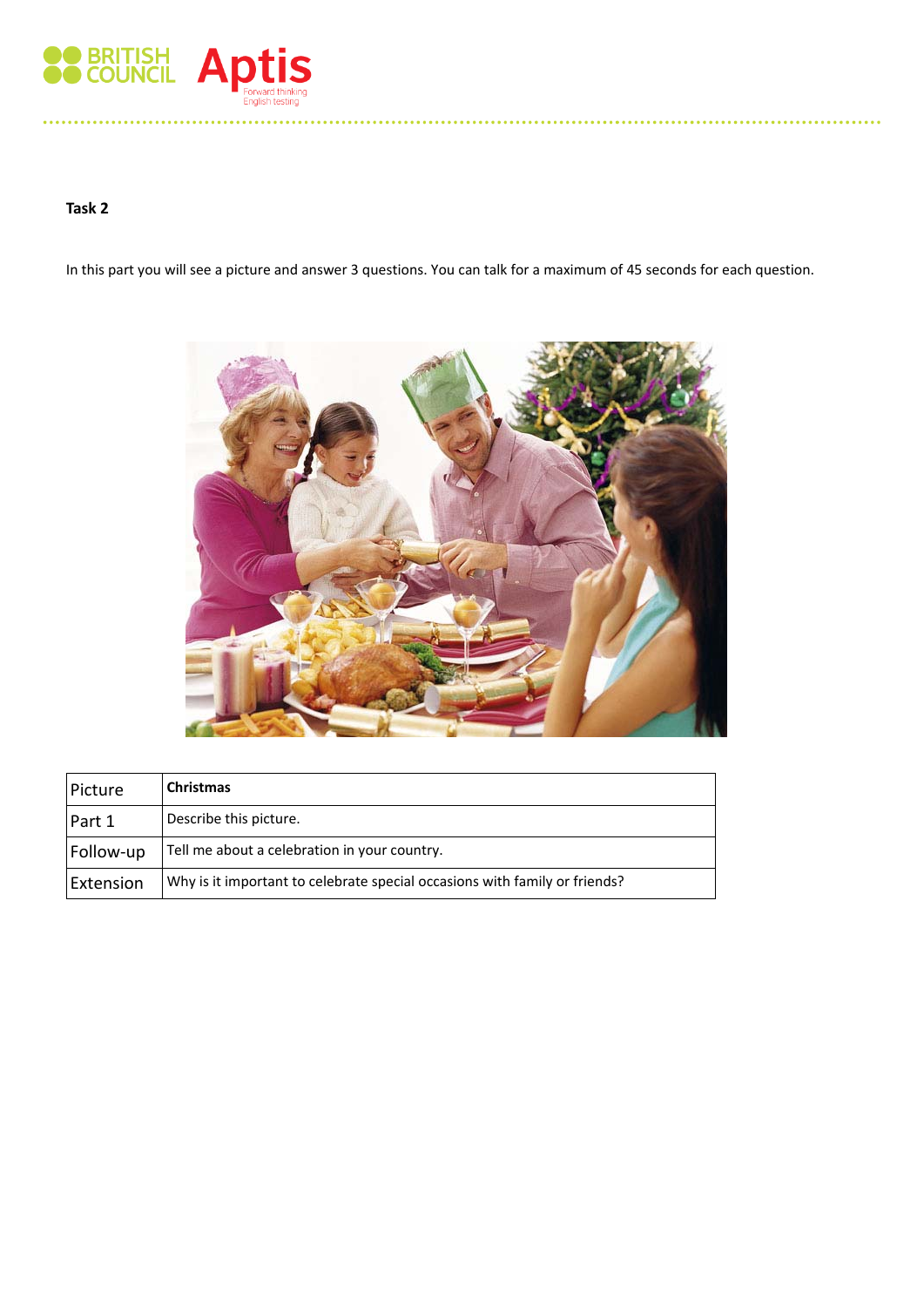

## **Task 3**





- 1. Tell me what you see in the two pictures.
- 2. What would it be like to live in these two places?
- 3. Which of these two places would it be better to bring up children in? Why?